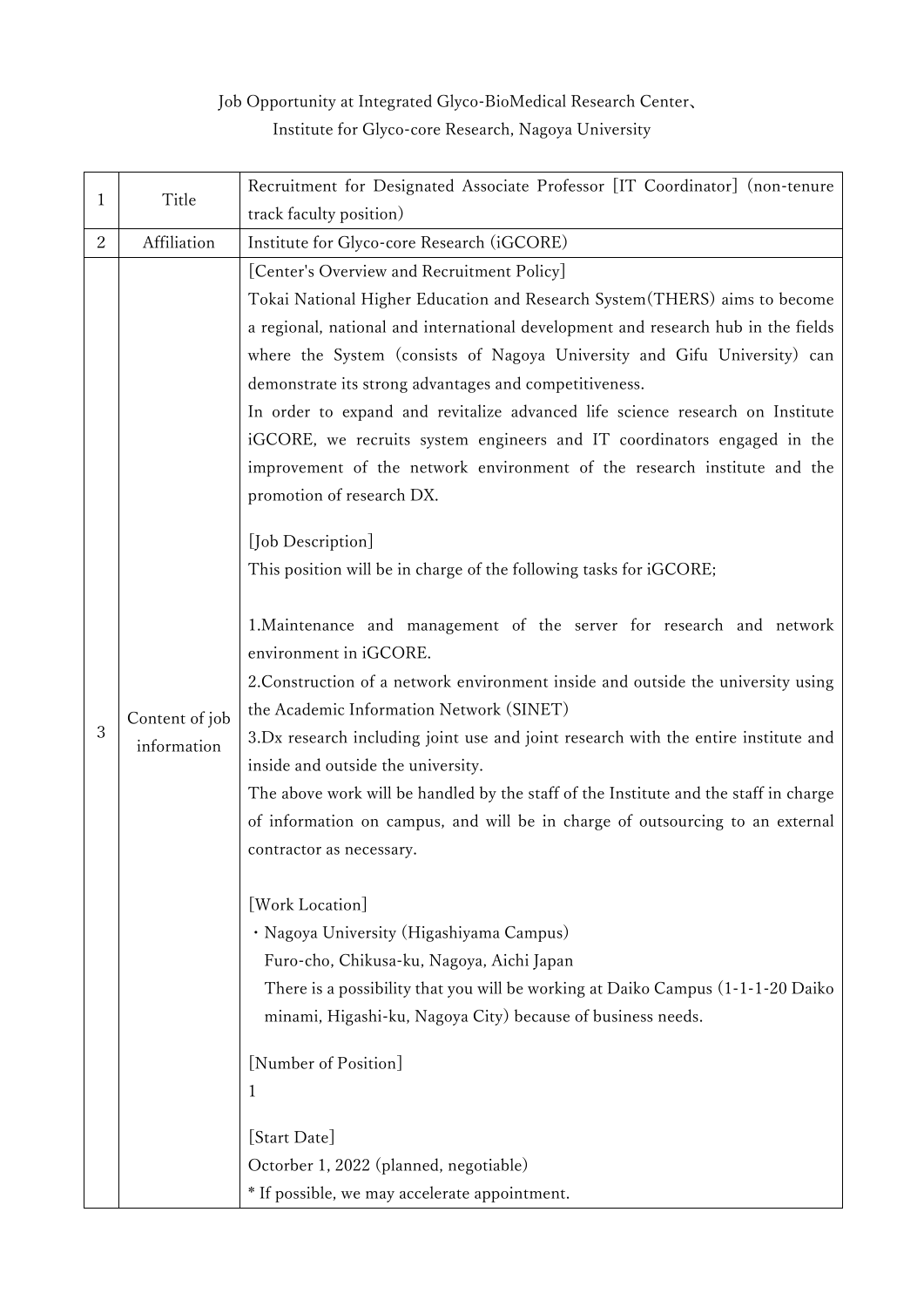| 4 | Research field       | large category                    | Informatics                                                                        |  |
|---|----------------------|-----------------------------------|------------------------------------------------------------------------------------|--|
|   |                      | small category                    | IT Coordinator, Systems Engineer                                                   |  |
|   | Employment<br>status | Full-time                         |                                                                                    |  |
|   |                      | Until March 31, 2025              |                                                                                    |  |
| 5 |                      |                                   | (Whether or not to renew is judged based on the amount of work at the end of the   |  |
|   |                      |                                   | contract period, work performance, attitude, ability, management status of the     |  |
|   |                      |                                   | Tokai National Higher Education and Research System, progress status of the        |  |
|   |                      |                                   | business being engaged, continuation of the project, budget status, etc.)          |  |
|   | Qualifications       | Qualifications:                   |                                                                                    |  |
|   |                      |                                   | 1. Those falling under one of the following.                                       |  |
|   |                      |                                   | ·More than 5 years of work experience as an IT-related job.                        |  |
|   |                      |                                   | · Hold a Master's degree(IT-related research) and at least 3 years of work         |  |
|   |                      | experience.                       |                                                                                    |  |
|   |                      |                                   | 2. Can be in charge of maintenance and management of server and network            |  |
| 6 |                      |                                   | environments, and can place orders and negotiation operations with specialized     |  |
|   |                      | contractors.                      |                                                                                    |  |
|   |                      |                                   | 3. Communication skills that can work in cooperation with related departments      |  |
|   |                      |                                   | within the university, faculty and staff in the institute, and URA.                |  |
|   |                      |                                   | *We particularly welcome applications from those who meet the following            |  |
|   |                      | requirements: (not required)      |                                                                                    |  |
|   |                      |                                   | · Those who have experience in bioinformatics.                                     |  |
|   |                      |                                   | · Those who have experience in improving server and network environments.          |  |
|   | Compensation         | [Working Conditions and Benefits] |                                                                                    |  |
|   |                      | regulations of the THERS)         | (*conditions and benefits are determined by the employment and payroll             |  |
|   |                      |                                   | · Working Hours: 38 hours and 45 minutes per week, 7 hours and 45 minutes per      |  |
|   |                      | day(flexible work hours)          |                                                                                    |  |
|   |                      |                                   | · Holidays: Saturdays, Sundays, national holidays, year-end and new year holidays, |  |
|   |                      | and summer holidays               |                                                                                    |  |
|   |                      |                                   | · Salaries and Benefits: determined by the payroll regulations (annual salary      |  |
| 7 |                      | system)                           |                                                                                    |  |
|   |                      |                                   | - Annual salary examples (The amounts listed below are only examples provided in   |  |
|   |                      |                                   | the regulations and do not relate to this position.)                               |  |
|   |                      | -- Minimum*: JPY 6,300,000        |                                                                                    |  |
|   |                      | -- Maximum*: JPY 9,240,000        |                                                                                    |  |
|   |                      |                                   | *The minimum and maximum amounts will vary depending on performance.               |  |
|   |                      |                                   | · Social Insurance: MEXT mutual union, unemployment insurance and                  |  |
|   |                      | occupational injury insurance     |                                                                                    |  |
|   |                      | Teleworking system available.     |                                                                                    |  |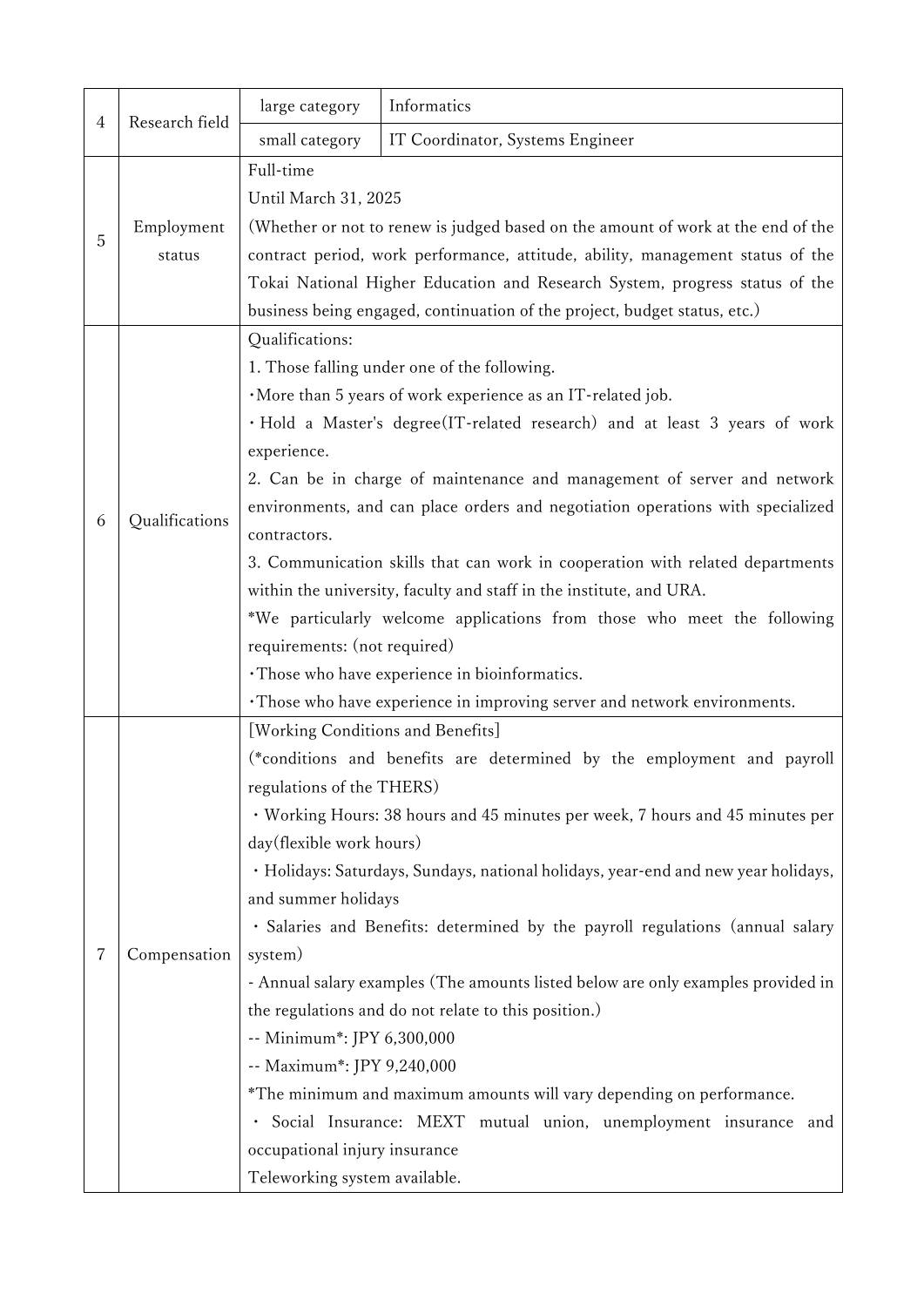|   |                                                                                | (Employed as a Designated Associate Professor or a Designated Lecturer)                                                                                                                                                                                                                                                                                                                                                                                                                                                                                                                                                                                                                                                                                                                                                                                                                                                                                                                                                                                                                                                                                                                                                                                                                                                                                                                                                                                                                                                                                                                                                                                                                                                                                                                                                                                                                                                                                                               |
|---|--------------------------------------------------------------------------------|---------------------------------------------------------------------------------------------------------------------------------------------------------------------------------------------------------------------------------------------------------------------------------------------------------------------------------------------------------------------------------------------------------------------------------------------------------------------------------------------------------------------------------------------------------------------------------------------------------------------------------------------------------------------------------------------------------------------------------------------------------------------------------------------------------------------------------------------------------------------------------------------------------------------------------------------------------------------------------------------------------------------------------------------------------------------------------------------------------------------------------------------------------------------------------------------------------------------------------------------------------------------------------------------------------------------------------------------------------------------------------------------------------------------------------------------------------------------------------------------------------------------------------------------------------------------------------------------------------------------------------------------------------------------------------------------------------------------------------------------------------------------------------------------------------------------------------------------------------------------------------------------------------------------------------------------------------------------------------------|
| 8 | Application<br>period                                                          | Closing date for receipt of applications is 5:00 p.m. on July 29, 2022.<br>Even before the deadline, we will select as appropriate and close as soon as the<br>recruiter is decided.                                                                                                                                                                                                                                                                                                                                                                                                                                                                                                                                                                                                                                                                                                                                                                                                                                                                                                                                                                                                                                                                                                                                                                                                                                                                                                                                                                                                                                                                                                                                                                                                                                                                                                                                                                                                  |
| 9 | Application<br>/selection<br>/notification<br>of result<br>/contact<br>details | Applications to include the following submitted on an A4-size paper<br>1. Curriculum Vitae (CV) (with a photo, telephone number and email address)<br>(please refer to the attachment).<br>2. Resume of work experiences (refer to the attachment)<br>3. Record of academic achievements (free format. Categorized into the following<br>six groups: 1) Original papers<br>2) Review papers, 3) Book, 4) External funds, 5) Patents and 6) Others. Indicate<br>whether original papers were peer reviewed or not)<br>4. Contact details of two (2) references: please include names, affiliations, contact<br>information (telephone numbers, email addresses.<br>5. Written oath (refer to the attachment)<br>6. Declaration of applicable specific categories, Flowchart for Determining<br>Applicable Categories (refer to the attachment)<br>7. Confirmation Letter regarding the Applicability of the Specific Categories for<br>Compliance with Article 25(1) and (2) of the Foreign Exchange and Foreign Trade<br>Act(please refer to the attachment)<br>In November 2021, in accordance with the clarification of the scope of control for<br>"deemed exports"<br>under the Foreign Exchange and Foreign Trade Act ("FEFTA"), some provision of<br>sensitive<br>technology to faculty members and students by universities and research<br>institutions has become<br>subject to control under the FEFTA. Consistently with this change, when applying<br>for faculty positions<br>or to study at the University, faculty, staff, and students will be required to submit<br>a "Declaration of<br>applicable specific categories" based on the "Flowchart for determining applicable<br>specific categories."<br>Faculty, staff, and some students will also be required to submit a "Letter of<br>confirmation" at the time<br>of their recruitment or admission.<br>Please mail or e-mail the above documents.<br>*Attachment https://nuss.nagoya-u.ac.jp/s/KR64LPETzP6YEJX |